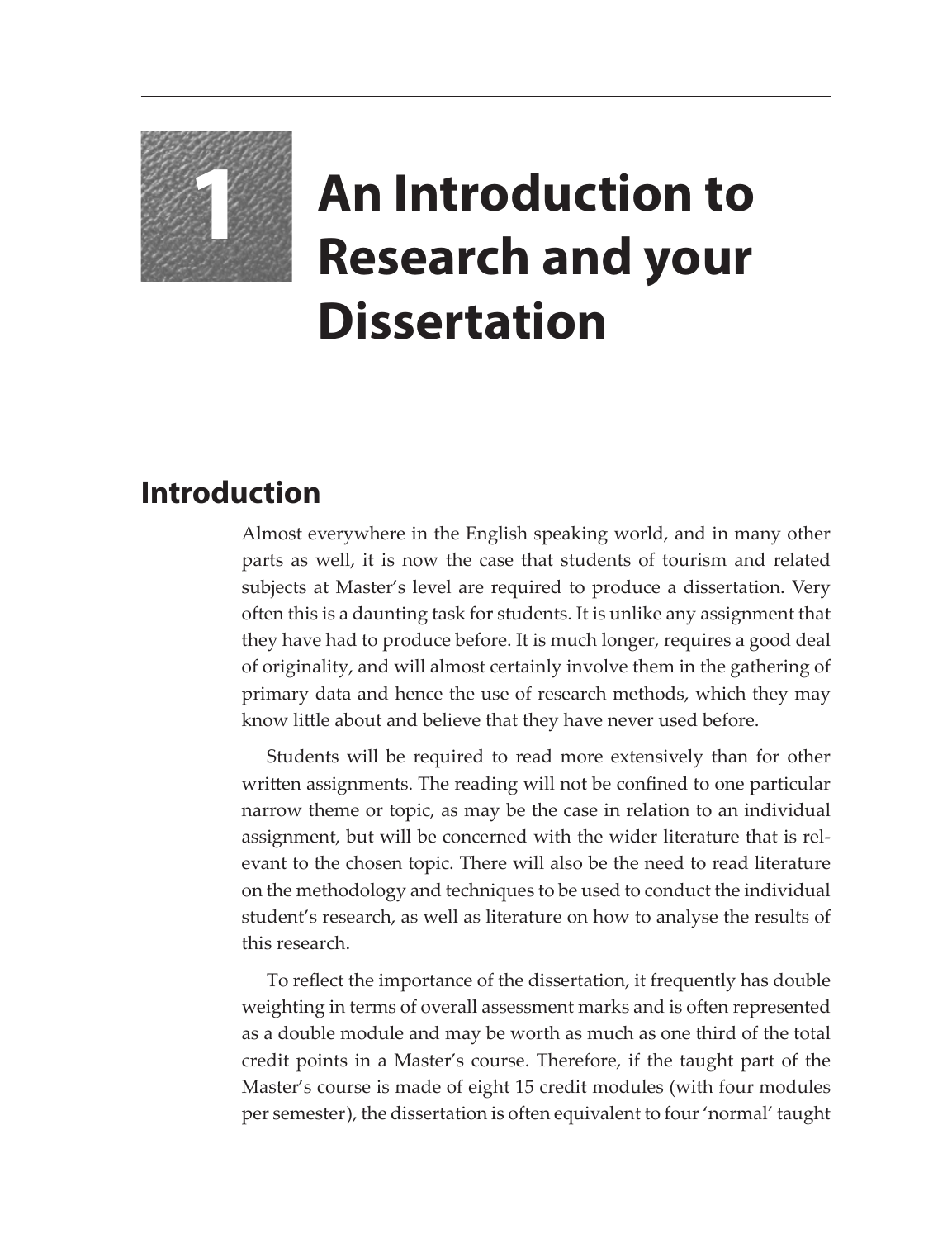modules and is to be completed in the third semester of the overall course programme. The dissertation is the only part of the course concerned solely with research. Additionally, the student is left, to a very great extent, to his or her own devices and works largely alone over several months with only occasional input from a supervisor.

To many students, the structure of the dissertation will seem as if there are several assignments together, not just one, as each chapter will appear to require at least as much time and effort as an individual assignment. As a student, you will be used to a fairly short time frame of just a few weeks to prepare for, write and submit a standard assignment. However, the dissertation will take months to prepare, write and present.

In relation to the dissertation there is almost always a pre-requisite – this is the 'Research Methods' module. In many Master's courses, which are usually made up of related modules, it is unusual to have prerequisite modules. It is often the case that one or more of your taught modules has given you the initial idea for your chosen dissertation topic. One of the reasons that the dissertation is likely to be the last aspect of your dissertation, is that you need time to reflect on your taught modules and your reading, to come up with your topic. However, you may find that you are working on your dissertation, while still being taught other modules on your course.

Also in relation to the dissertation, students are given a supervisor and usually have one-to-one tutorials. For many students this is not just a new experience but a frightening one! A student will usually be required to prepare some written work in relation to their assignment, send this to their supervisor in advance and then be prepared to answer questions about what they have written, without knowing in advance, what those questions will be.

The way in which the dissertation is assessed is different from other assignments in terms of the way it is marked and who is involved. The student may be asked to prepare individual sections or chapters of the dissertation, and then these drafts are 'marked' or commented on by the supervisor, before being discussed individually with the student. Assignments linked to taught modules are usually marked by the person who lectures on the module. Under normal circumstances,